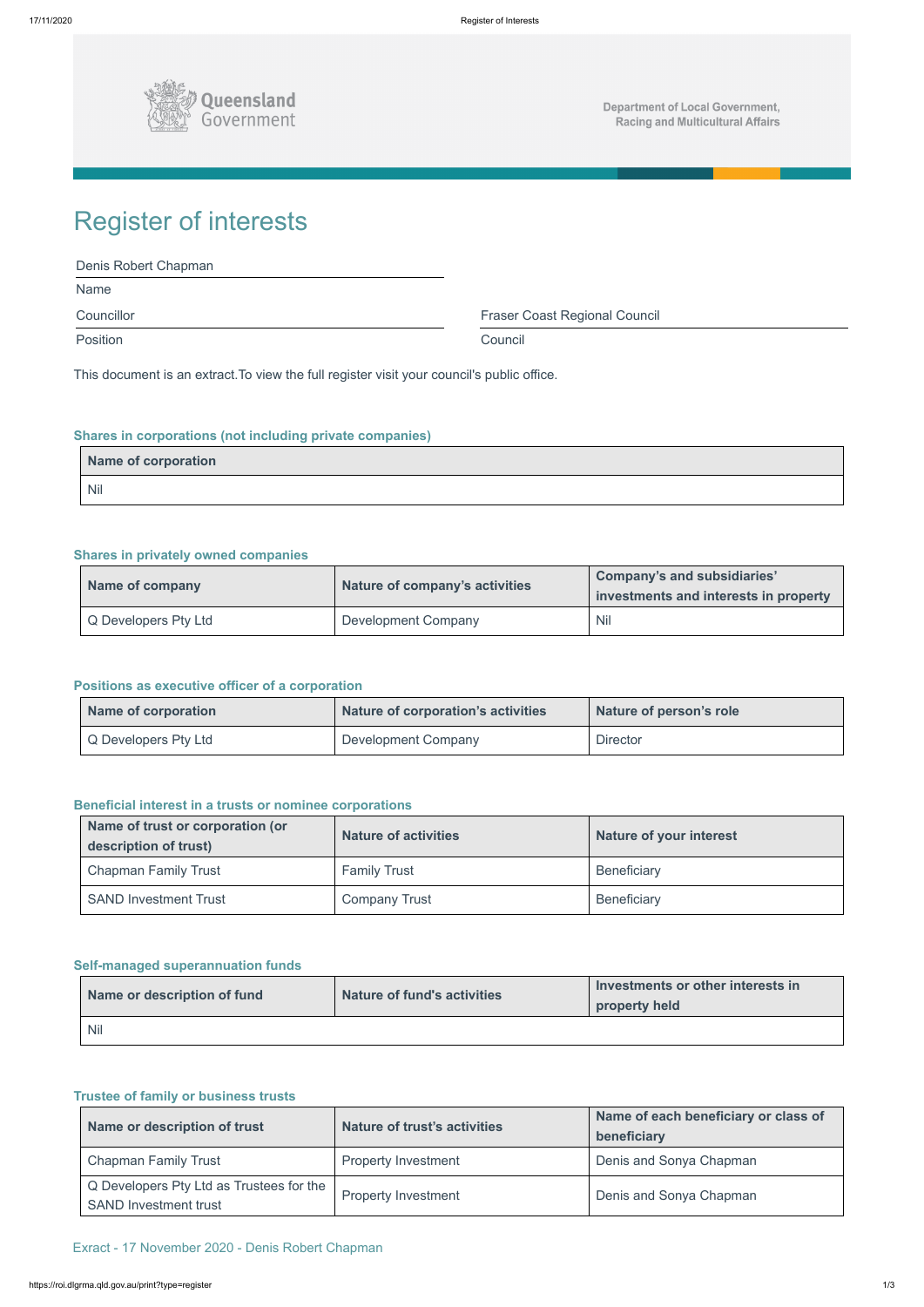

# **Partnerships or joint ventures**

| Name or description | Nature of the activities | Nature of interest (e.g.<br>owner) | Investments or interests in<br>property |
|---------------------|--------------------------|------------------------------------|-----------------------------------------|
| <b>Nil</b>          |                          |                                    |                                         |

# **Land (including houses, rentals and other properties)**

| Suburb or locality of land | <b>Approximate size</b> | <b>Purpose for which land is</b><br>used | Nature of interest (e.g.<br>owned, leased, rented) |
|----------------------------|-------------------------|------------------------------------------|----------------------------------------------------|
| <b>Sunshine Acres</b>      | 70 Acres                | <b>Rural Residential</b>                 | PPR / Farming                                      |
| Kawungan                   | $900$ sq/m              | Residential                              | investment Property                                |

# **Liabilities more than \$10,000 (excluding department store and credit card accounts)**

| Type of liability       | Name of bank or creditor   |
|-------------------------|----------------------------|
| <b>Investment Loan</b>  | <b>Westpac Bank</b>        |
| <b>Bill of Chattels</b> | <b>Westpac Bank</b>        |
| Home Loan / Mortgage    | <b>Gympie Credit Union</b> |

## **Debentures and similar investments**

| Name of corporation the investment is | Nature of corporation's business | Nature of investment |
|---------------------------------------|----------------------------------|----------------------|
| <b>Nil</b>                            |                                  |                      |

# **Savings and investment accounts held with financial institutions**

| Name of bank or institution | <b>Type of account</b>                |  |
|-----------------------------|---------------------------------------|--|
| <b>Westpac Bank</b>         | Savings                               |  |
| <b>Westpac Bank</b>         | <b>Business Account</b>               |  |
| <b>Westpac Bank</b>         | <b>Residential Investment Account</b> |  |
| <b>Gympie Credit Union</b>  | <b>Savings Account</b>                |  |
| <b>Gympie Credit Union</b>  | <b>Election Account</b>               |  |
| <b>Westpac Bank</b>         | <b>Election Account</b>               |  |

## **Gifts valued at \$500 or more, or multiple gifts totalling \$500 or more.**

| Name of donor | <b>Description of the gifts</b> |
|---------------|---------------------------------|
| <b>Nil</b>    |                                 |

Exract - 17 November 2020 - Denis Robert Chapman